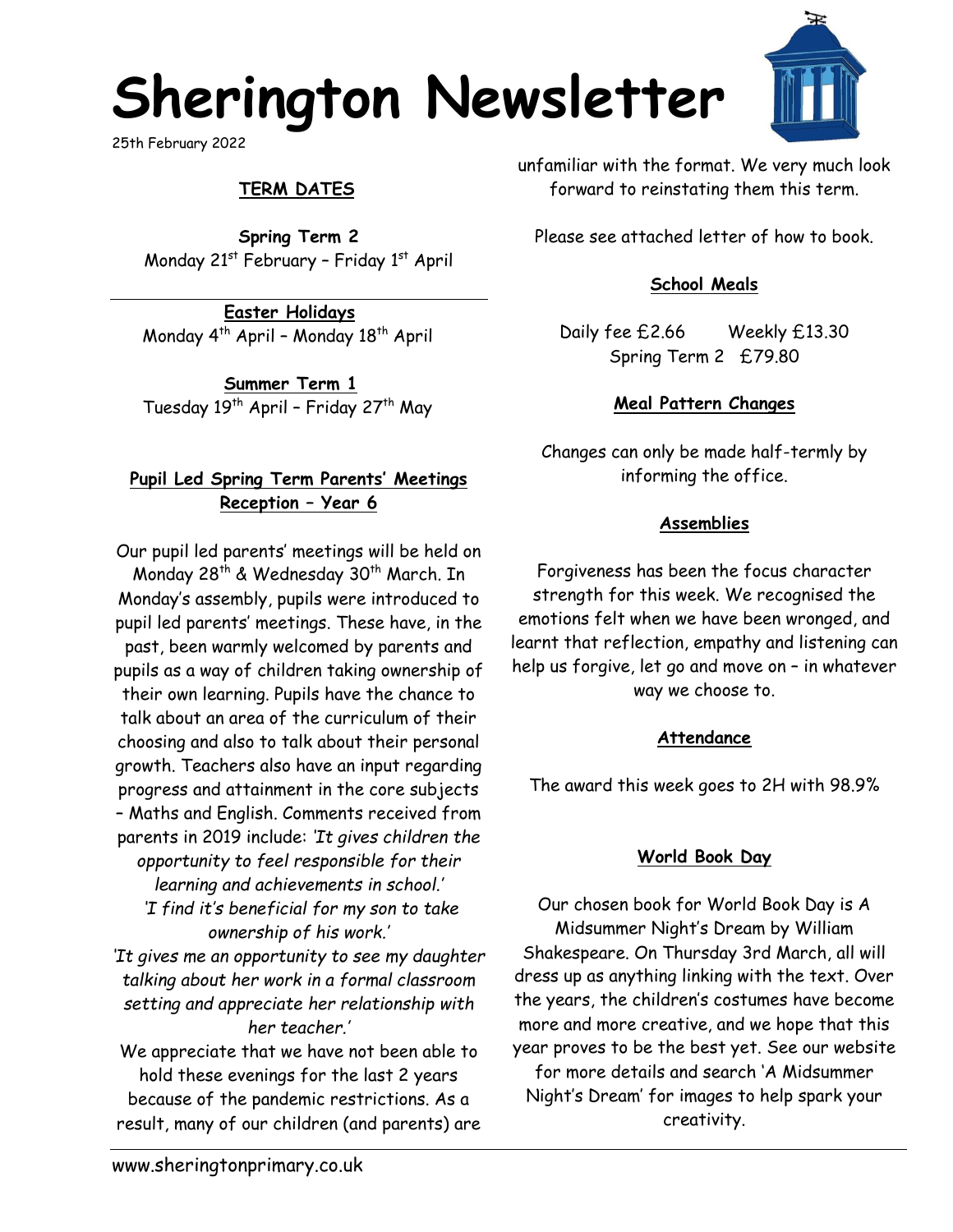# **Sherington Newsletter**

25th February 2022

There are so many magical characters to choose from – whether it be Puck, Cobweb, Moth, Oberon, Titania or … the list is endless. Alongside a costumed assembly, the children will take part in a carousel of activities with teachers in their phase.

## **Girls Football Tournament**

Unfortunately due to the weather, the girls' football tournament scheduled for today was cancelled. We are awaiting news on a new date.

#### **500 Words Competition**

The local authority have organised a writing competition for pupils. Please see separate letter for further details. Following on from the success of the recent 100 words writing competition, all children are encouraged to try their hand.

## **End of School Day**

We have seen an increase of the late collection of children over recent weeks. Please see the end of school times below:

> **Nursery Sessions Morning session 11.45am, Full time session 3.00pm Afternoon session 3.30pm**

**Reception, Y1 & Y2 - 3.10pm**

**Y3, Y4, Y5 & Y6 - 3.15pm**

If you are running late or an alternative person is collecting, it is imperative you call

the school office (not email) in order for us to send a message to the class teacher. Wherever possible, please do this before 3pm.

#### **Y1 Local Walk**

As part of their Humanities learning, Year 1 classes walked around the local area looking at different types of buildings.

#### **Y5 visit to the British Museum**

Today, Year 5 visited the British Museum as part of their history and art learning. Pupils studied original examples of Benin Bronzes.

#### **Friends of Sherington**

Our friendly parent association, desperately needs help to get off the ground again with its valuable fundraising work after a lull during Covid-19. We're looking for a co-chair, cotreasurer and co-secretary to help run the group. (It's hoped that by splitting each role there will be plenty of support and no one will end up doing too much individually). Parents who attended the meeting in the autumn term are warmly encouraged to get in touch. If you can get involved or just want more information, then please email Jo at [friendsofsherington1@gmail.com](mailto:friendsofsherington1@gmail.com)

#### **Absence Reporting**

If your child is unwell and unable to attend school, please report this using the absence line: 020 8858 5497 – option 1.

Absences must be reported daily.